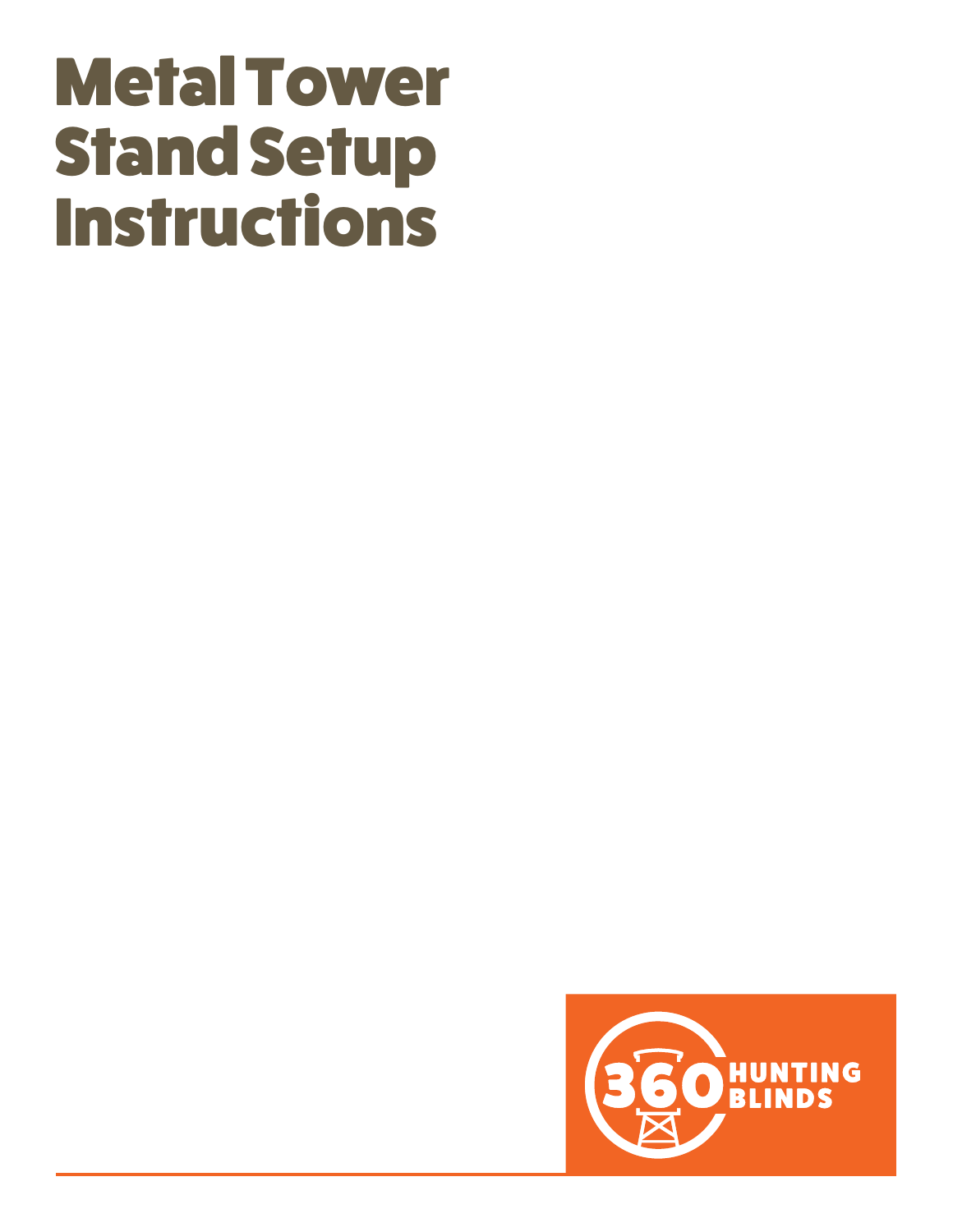

At no time shall 360 Hunting Blinds be liable for any accidents due to falls from the hunting blind. We recommend that you follow standard safety procedures when entering and exiting the blind, such as the use of safety harnesses, climbing ropes, etc.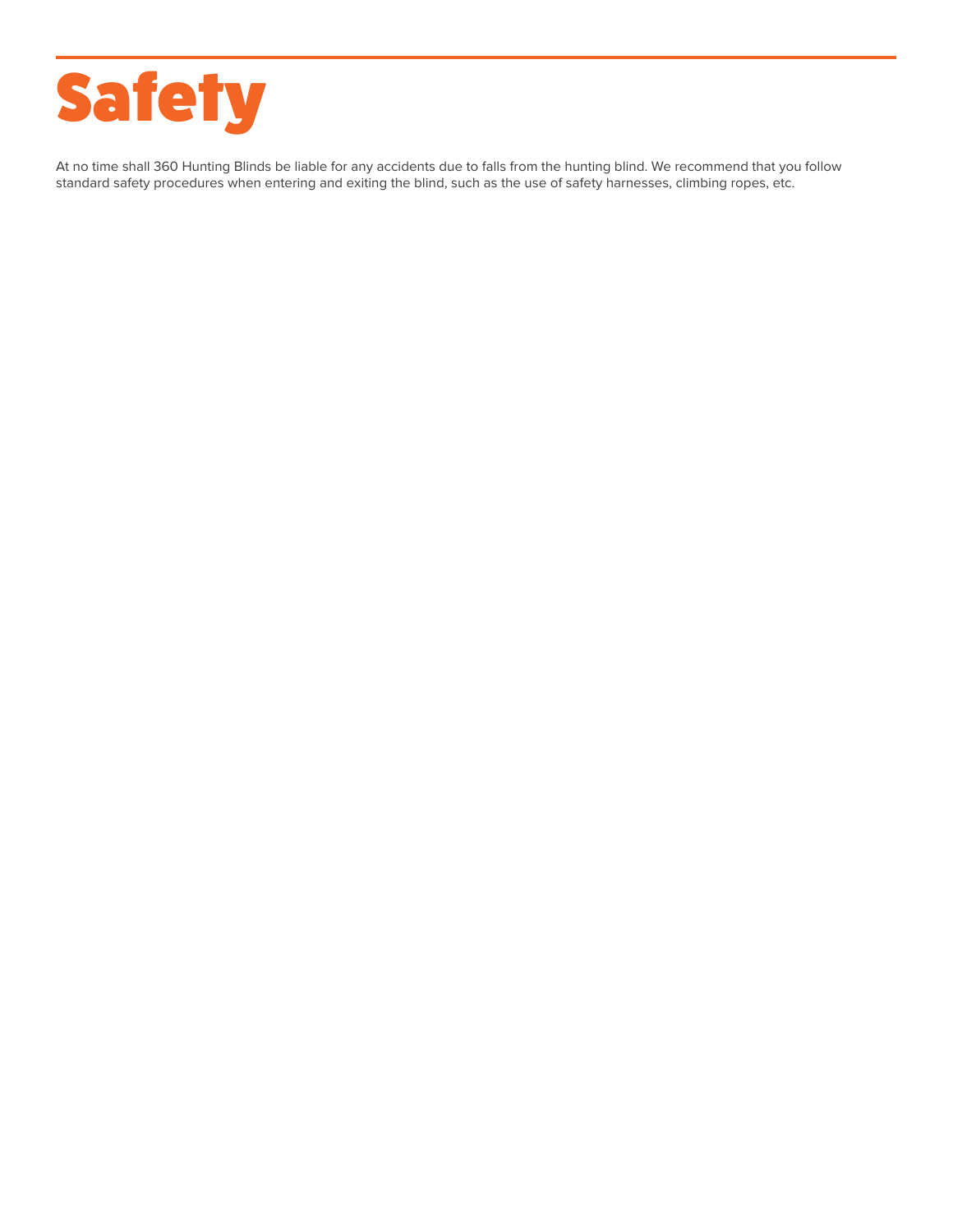Arrange parts so you can make sure you have all the pieces and can find them easily as you build.



## 2

1

Attach top base brackets as shown.





This is the wrong way to attach the bracket.

This is the correct way to attach the bracket.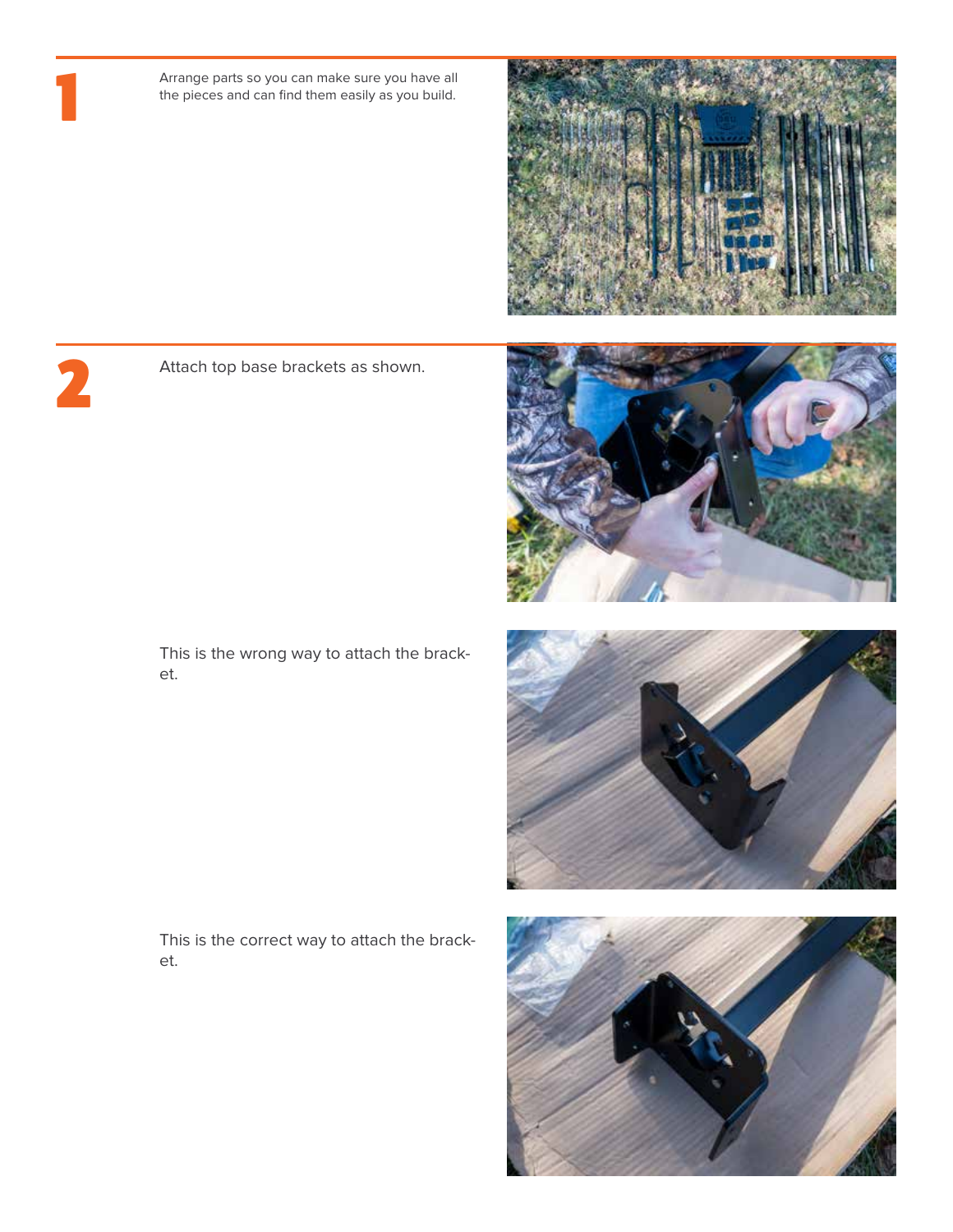Repeat for all four legs.



#### 6

5

Find the two legs with a set of holes drilled close to the top.

Position them as shown.





Attach the platform mounting bracket as shown.





Repeat for the second leg as shown.

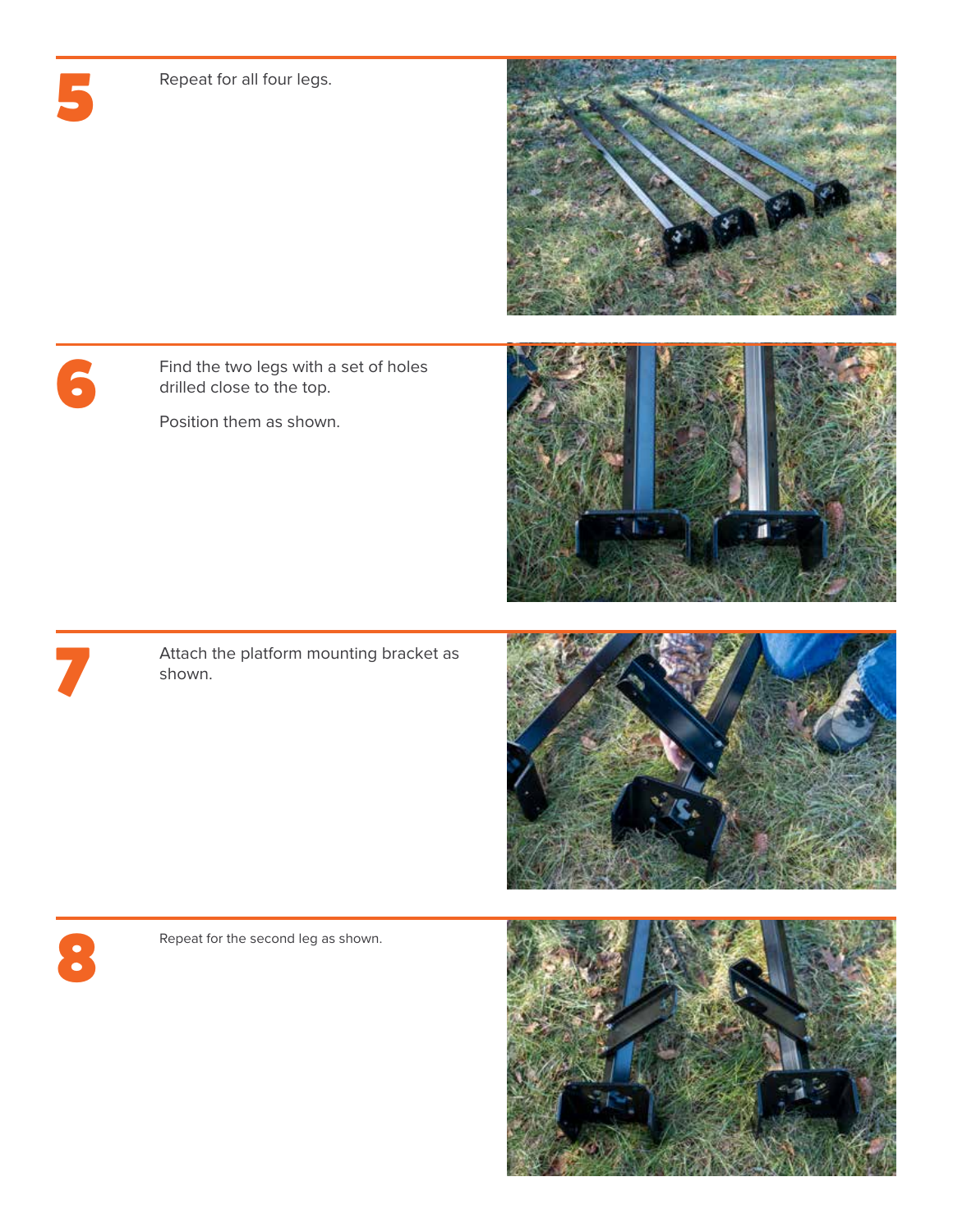

Attach the base feet to the bottom of each leg as shown.

Note: be sure to use the feet that have holes for anchor stakes.

If you purchased a 4' extention, attach the feet to the extention section instead.





Repeat for each leg.



Attach the ladder handrail to the platform as shown.





11

Attach ladder sections as shown.

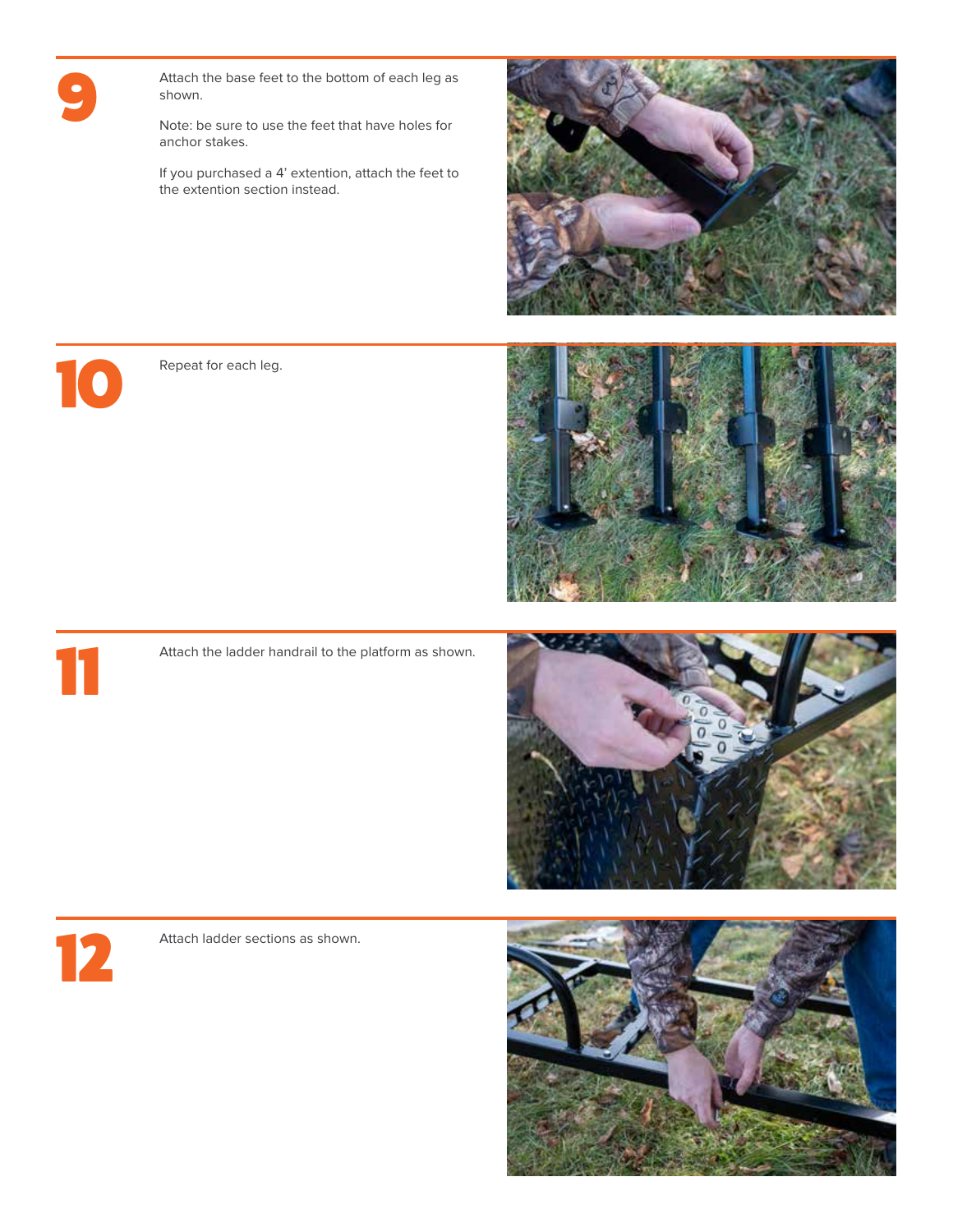### $\mathsf{E}$

Fasten the steps to the ladder handrail sections as shown.



#### 14

Attach feet to bottom of ladder as shown.

Be sure to use the feet that do not have anchor stake holes.

If you purchased a 4' extension, put the feet on the extention instead.

Find the two legs that are setup for the ladder bracket and position them like this on each side of the widest side of your 360 tower floor.







15

This layout is incorrect.

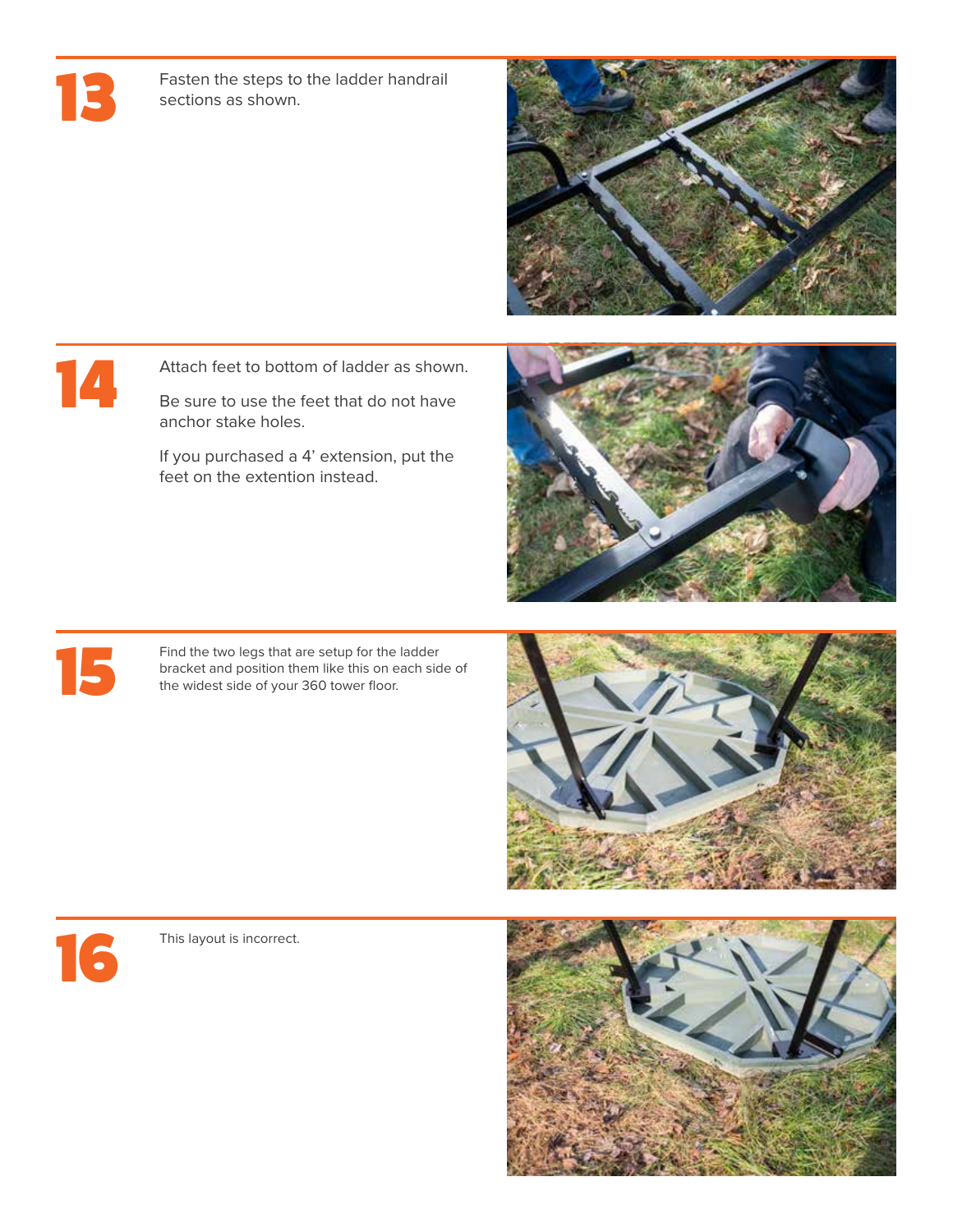

Securely fasten the legs to the tower floor.

Use sixteen, 2" lags (4 per leg).



18

Use the included hardware to attach the braces between each of the legs as shown.

Use eight, ¾" bolts.



19

Slide the ladder attachment pipe through the ladder mounting brackets on the tower stand legs as shown.





use the included hardware to keep the ladder attachment pipe from sliding out of the brackets.

Use one, 4" bolt.

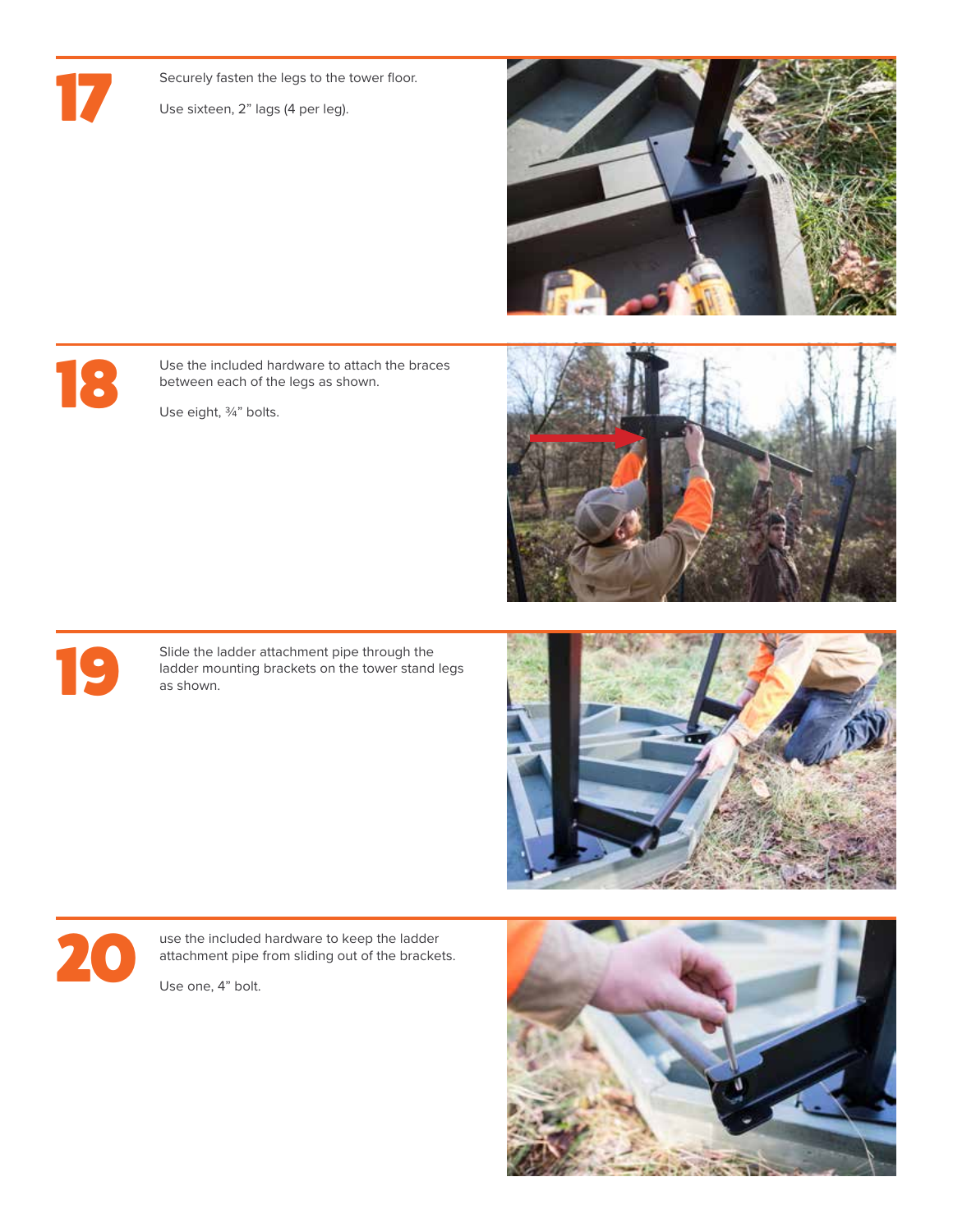21

Gently tip the assembled tower stand onto it's side.



22

Flip the tower stand upright and adjust it on it's future site as needed.



23

Place a level on the braces between each of the legs to determine if the stand needs to be leveled. Wooden shims, or rocks can be used to build up the low sides. Alternately you can use a shovel to dig away soil under the stand foot that needs to be lowered.





Hook each included cable brace onto the tabs as shown here.

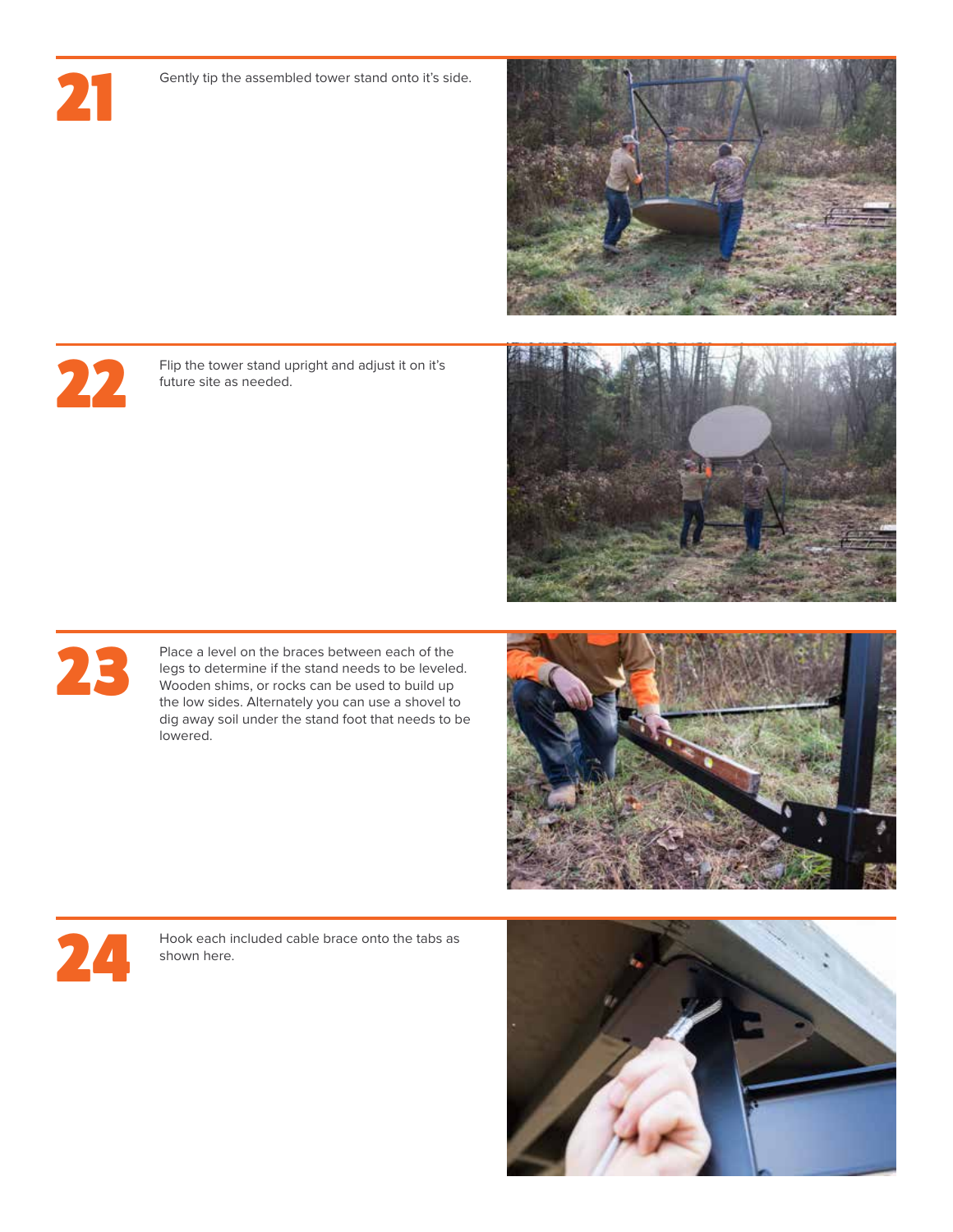

Grab the adjustable hook end of each cable brace and hook it into the hole designed for it on the oposite corner.

When finished the cable braces should create an X on each side of the tower stand.



22

Tighten each of the adjustable hooks on the cable braces equally with a sturdy tool until cables are snug. Be careful not to over-tighten.





Use a heavy sledge hammer to secure the tower stand in place with the included stakes which should be driven through the holes provided in each towner stand foot.



## 24

Move the ladder into postion on the stand so it fits snugly into place against the ladder attachment pipe. The included u-bolts should be used to fasten the ladder platform to the ladder attachment pipe on the tower stand.

Use two U bolts and four flat washers.

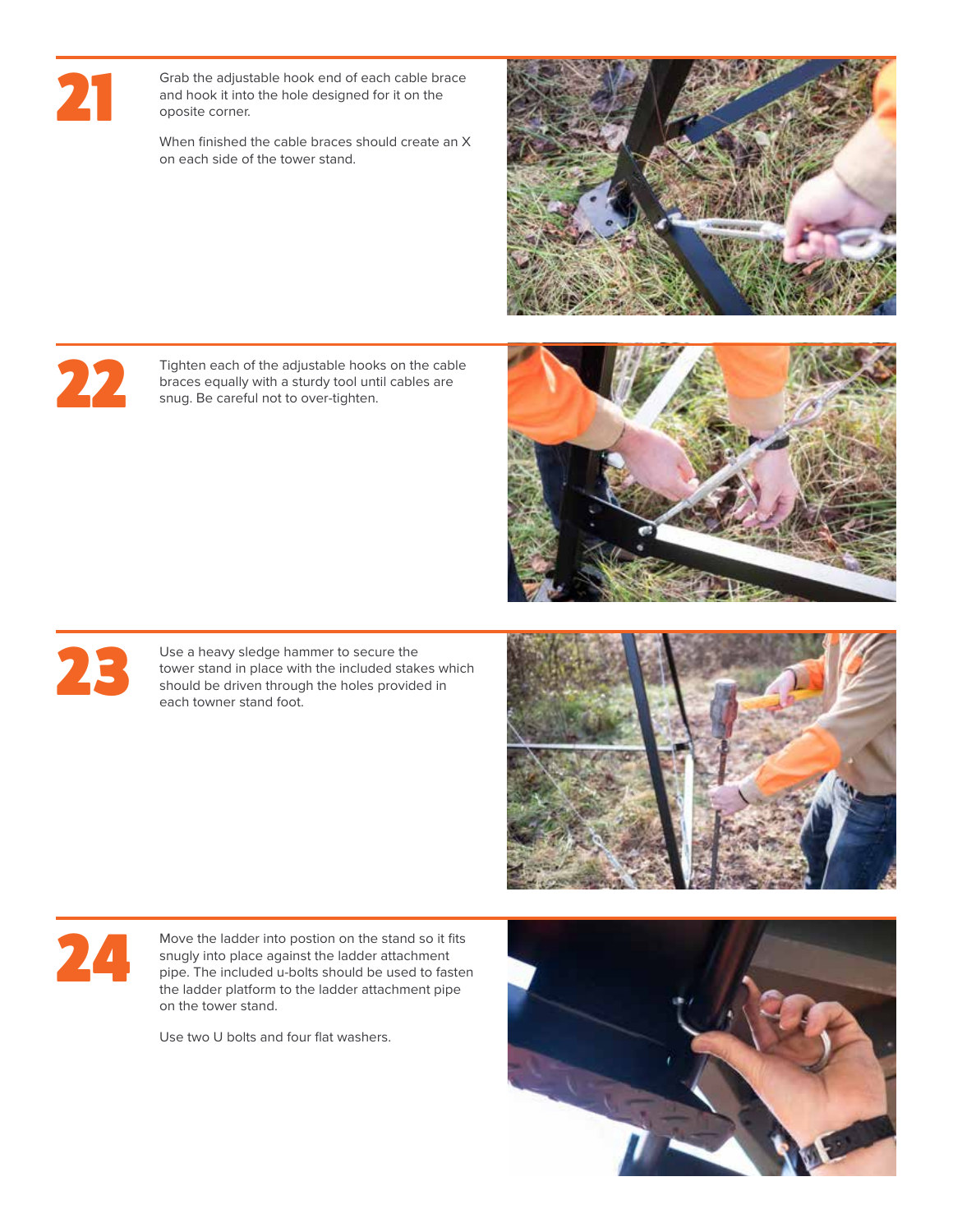

Refer to your 360 Hunting Blind Assembly manual to setup your wall panels before proceeding to the next step.



Attach the hand rails to the ladder platform.





Use the included hardware to securely fasten each of the handrails to the ladder platform as shown.

Use four, 1 3/4" bolts.





Finished product.